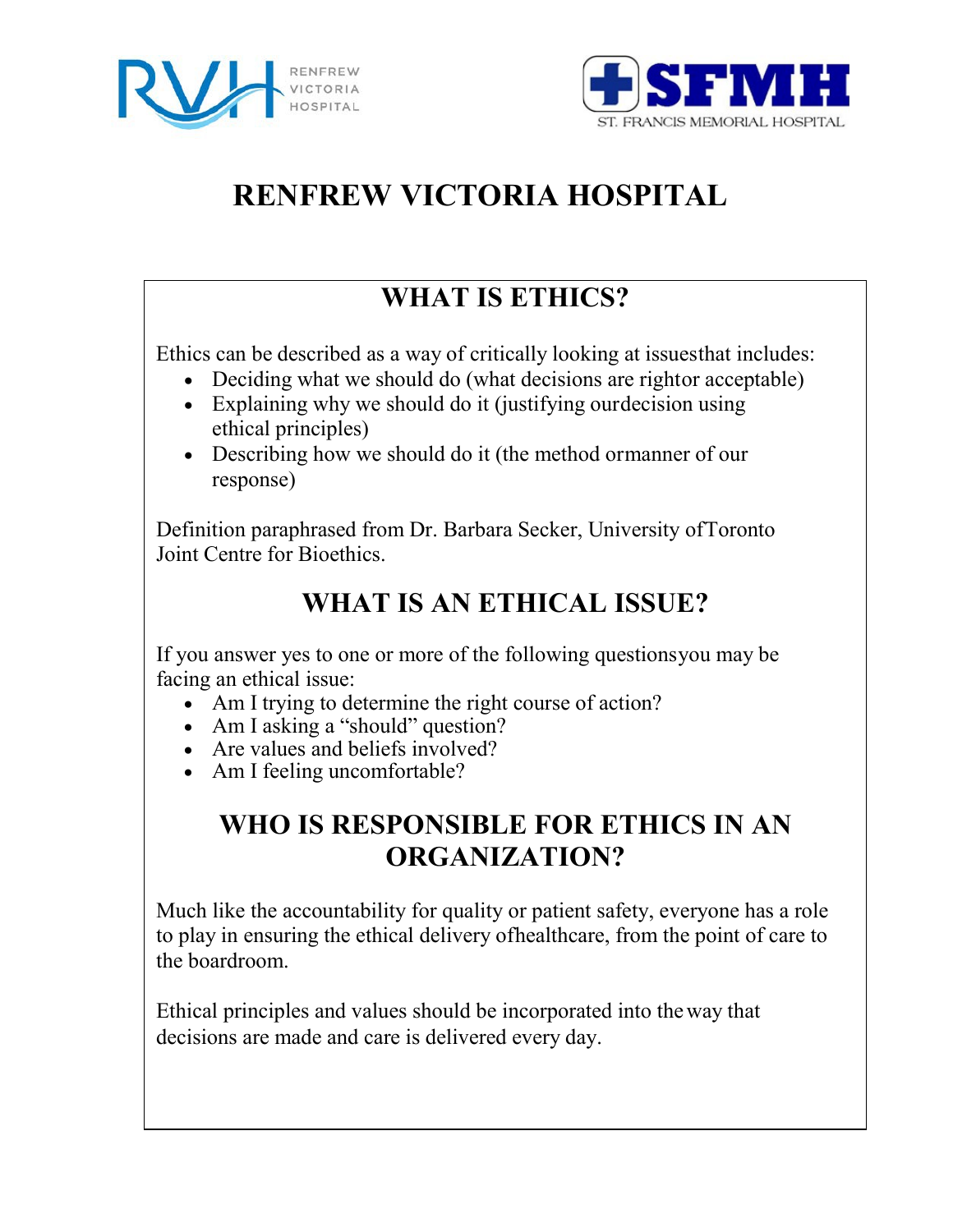### **ETHICS IN OUR ORGANIZATION**

Renfrew Victoria Hospital recognizes that, in the course of delivery of service to patients and residents, situations may arise that result in conflict among service providers, patients, residents, families, substitute decision- makers (SDMs) and the community about an appropriate course of action ornon-action or allotment of resources. These may be ethical situations. The Ethics Committee's role is to support and assist staff, physicians, patients, residents, families and SDMs through a resolution process. The Ethics Committee acts in advisory capacity only.

#### **ETHICS COMMITTEE**

The purpose of the Ethics Committee is to support patient autonomy and toact as a resource for staff, patients and patient's families in issues related toethics.

The function of the Committee is

- 1. Education of the committee, staff, patients and patient families onethics, rights and how to do ethical thinking.
- 2. Input into the establishment of policies related to confidentiality, anonymity, privacy, informed consent and release of information tothe local news media. The committee may also assist in developingpolicies for the use of new technology and end of life care.
- 3. The Committee will function as a patient centered committee andraise the consciousness of patient rights and the need for shared decisionmaking.
- 4. The development of a framework for moral discourse that willsupport good ethical decision-making and make contributions towards the quality of care given to patients.
- 5. The development of protocols for presenting issues to and communicating the ethics committee's recommendation back tofamily members and the institution's staff.
- 6. Assist with the naming of surrogates for incapacitated patients.
- 7. To seek judicial review when a decision is beyond a reasonablerange.
- 8. Support patient autonomy and act as a resource for staff, patients and patients' families in issues related to ethics.
- 9. Support and promote organ donation in a compassionate manner.

In addition, all professionals also have commitments to their ownprofessional principles and codes of ethics.

*Ethical decisions are guided by the values of our organization!*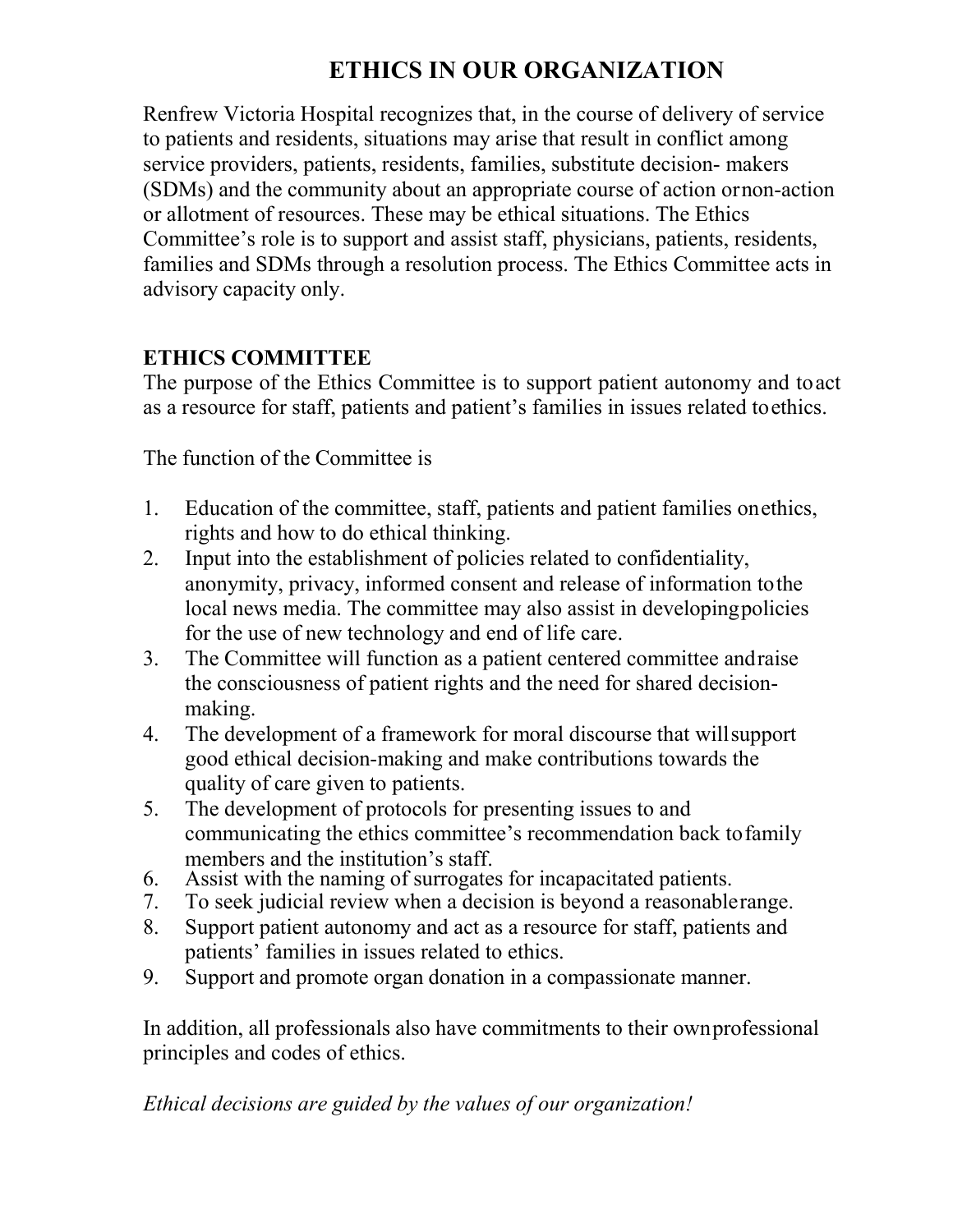### **IDEA: ETHICAL DECISION-MAKING FRAMEWORK**



The RVH Ethics Committee uses the IDEA: Ethical Decisionmaking Framework as a guide to help healthcare providers and administrators work through clinical ethical issues.

The Accountability for Reasonableness Framework (A4R) may be used for organizational decisions at the Board and Senior Management level.